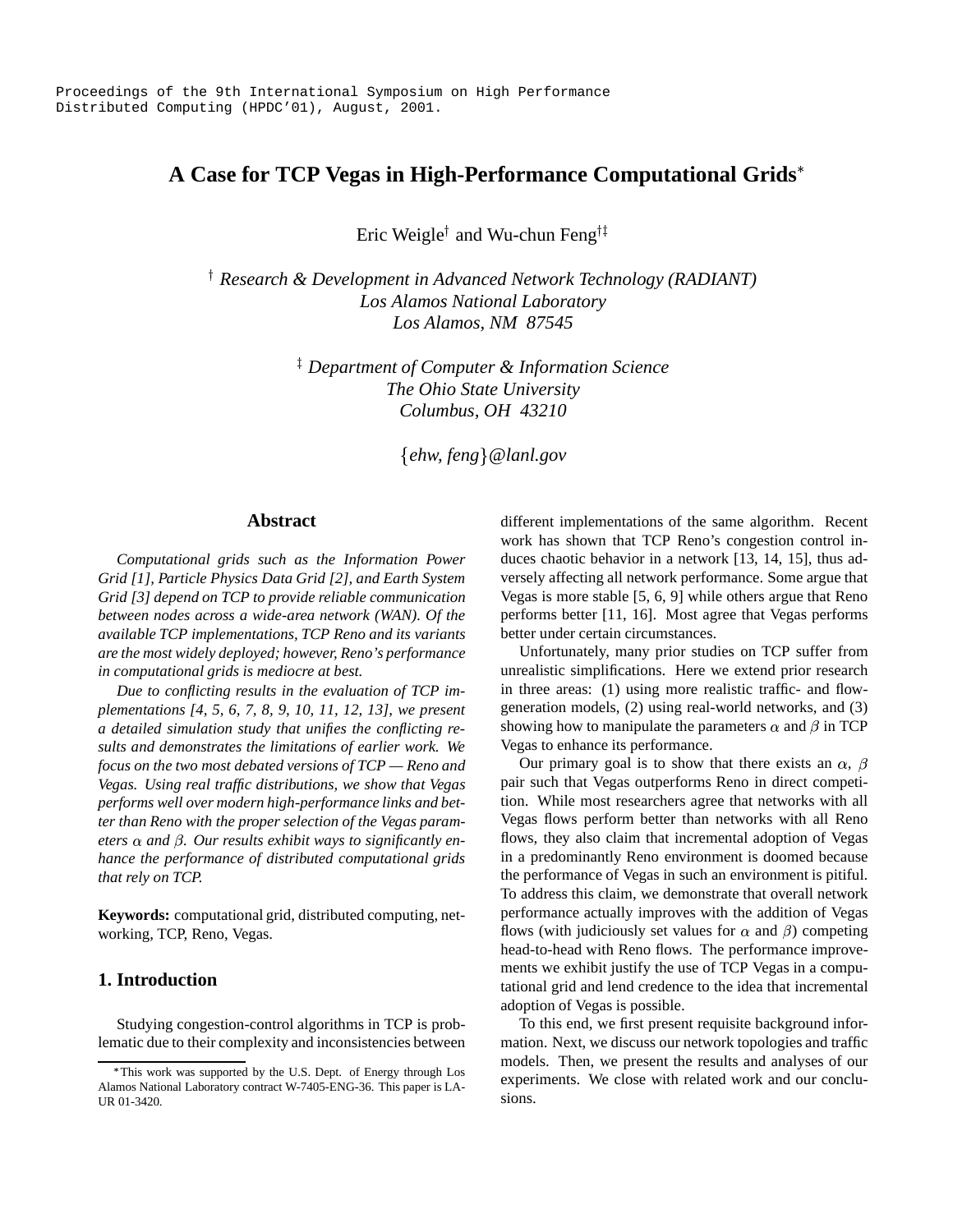# **2. Background**

To create useful models for our simulations, we must understand the diversity of TCP algorithms, the effects of RED routers, and the simulation tool that we use, *ns*.

#### **2.1. TCP Algorithms**

The various TCP algorithms have different congestioncontrol mechanisms, and implementations of these algorithms may or may not implement features such as selective acknowledgements or window scaling. For our baseline, we use TCP Reno with the following standard features: a congestion window obeying additive increase by one/multiplicative decrease by one half, slow start, initial window of one, fast retransmit, fast recovery, and window scaling.

The TCP Vegas algorithm [6] extends TCP Reno by trying to avoid rather than react to congestion. When the congestion window increases in size, the expected sending rate  $(ESR)$  increases as well. But if the actual sending rate  $(ASR)$  stays roughly the same, then there is *not* enough bandwidth available to send at  $ESR$ . Thus, any increase in the size of the congestion window will only fill buffer space in the network rather than improve performance. Vegas attempts to detect this phenomenon and avoid congestion by adjusting the congestion-window size, and hence  $ESR$ , to adapt to the available bandwidth.

To adjust the window size appropriately, Vegas uses two threshold values,  $\alpha$  and  $\beta$ . These values are traditionally set to 1 and 3, respectively, and control the operation of Vegas as follows:

- Let  $Diff = ESR ASR$ .
- If  $Diff < \alpha$ , increase the congestion window linearly during the next round-trip time (RTT).
- If  $Diff > \beta$ , decrease the window linearly during the next RTT.
- Otherwise, do not change the congestion window.

Conceptually,  $\alpha = 1$  and  $\beta = 3$  implies that each Vegas flow tries to keep at least one packet but no more than three packets queued in the network. Selecting these parameters holds an implicit tradeoff between network utilization, goodput, and fairness; by using only the default settings for these parameters, prior work inadvertently favored Reno over Vegas [11]. Here, we make these choices explicit.



## **Figure 1. Ideal link utilization of TCP Reno and Vegas**

Figure 1 shows the behavior of Reno and Vegas with respect to link utilization in the simplest case, i.e., a single Reno or Vegas flow between two hosts with no network buffering (there are no routers) and the possibility of buffer overflows (loss) on each host. One problem with TCP Reno is quite apparent; its congestion-control algorithm is inherently over-aggressive. Reno probes the network state by inducing packet loss, resulting in a multiplicative decrease (1/2) in the amount of data that it is allowed to send in the subsequent round-trip time (RTT) interval. It then enters an additive-increase phase to again probe the network state. As soon as Reno reaches the optimal bandwidth; it again passes it, drops a packet, and halves its sending rate. While Reno continues slowly climbing toward the optimal bandwidth, Vegas continues to send data near the optimal bandwidth.

#### **2.2. Random Early Detection**

To enhance TCP performance, Floyd and Jacobson [17] introduced random early detection (RED) gateways to detect incipient congestion. RED gateways maintain a weighted average of the queue length  $(length)$ , a minimum and maximum threshold  $(RED_{min}$  and  $RED_{max}$ , respectively), and an early-drop probability  $P$ . Packets are then queued as follows:

- If  $(length < RED_{min})$ , queue all packets.
- If  $\left( length > RED_{min} \right)$  and  $length < RED_{max}$ ), drop packets with probability  $P$ .
- If  $(length > RED_{max})$ , drop all packets.

One modification is to use a variable, rather than a constant, drop probability  $P$  in the second case. Then  $P$  ranges from 0 to 1 as the average queue size ranges from  $RED_{min}$  to  $RED_{max}$ ; a simple linear normalizing formula can be used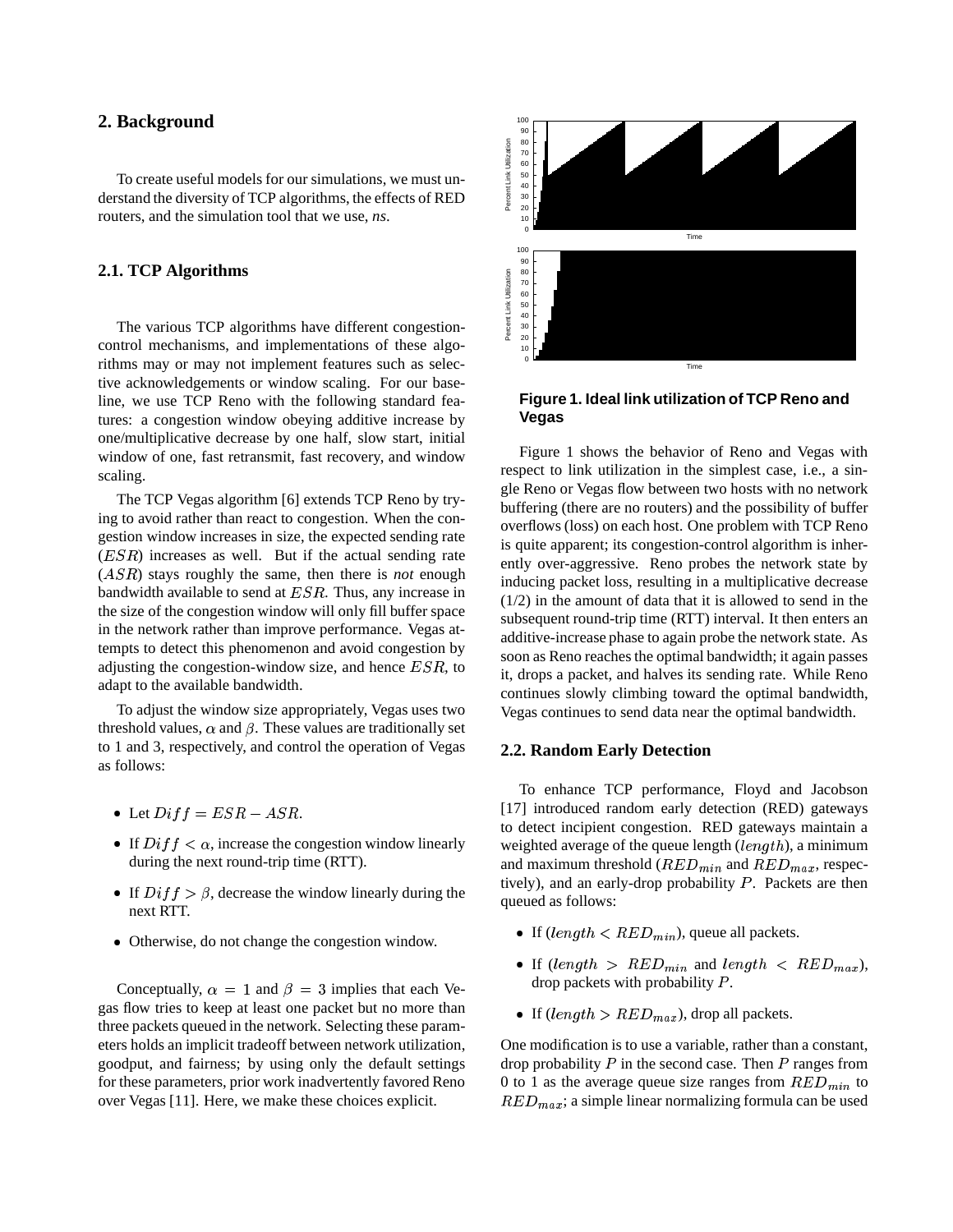for this purpose. We use this variation in our simulations, with the effective formula:

$$
P = \frac{length - RED_{min}}{RED_{max} - RED_{min}}
$$

RED can impro v e fairness and o verall network performance [17], and most routers in the current Internet implement it. As most distributed computational grids will be connected via sections of the Internet, this behavior must be considered.

# **2.3 . Simulation using** *ns*

For our experiments, we use the discrete-e vent simulator *ns* , version 2.1b7a [18]. *ns* implements much of what we wish to study; howe ver , we hav e extended its functionality . First, we introduced ne w code to create the traffic distributions discussed in Section 3. Second, we added instrumentation to the existing classes for TCP Reno and Vegas so that the effects of our ne w code could be monitored more precisely . We verified the correctness of our changes by running the test suites provided with *ns* as well as se veral of our own programs. We verified the correctness of our traffic generator by manual analysis of packet traces.

# **3. Experiments**

Our experiments can be summarized as a search of the feature space:

#### $network \times traffic \times \alpha \times \beta.$

Gi ven only three topologies and three traffic distributions, we can perform a brute-force search for  $\alpha$ ,  $\beta$  values under which Vegas performs well. (The above features obviously do not capture all possible parameters, but the y are the most representati ve.) Gi ven the large amount of data that a bruteforce search generates, we will derive simple heuristics to guide future exploration and protocol tuning. In contrast to other work [11 , 16], our experiments sho w that with intelligent choices for  $\alpha$  and  $\beta$ , TCP Vegas outperforms Reno in practically all circumstances.

5 t<br>C

 $\overline{\phantom{0}}$ 

L

 $\overline{\mathsf{d}}$ r

# **3.1 . Network Topologies and Parameters**

We consider four networks; the topology of each is based on the generic "butterfly" topology of Figure 2 with details gi ven in Table 1. The first network is that gi ven in [11], while the second and third networks model current and future computational grids between Los Alamos and Sandia National Laboratories, and the fourth shows performance over a WAN grid with a 7.8-MB bandwidth-delay product. Our results, in addition to [14], will sho w ho w poorly the current TCP protocols will scale to next-generation computational grids.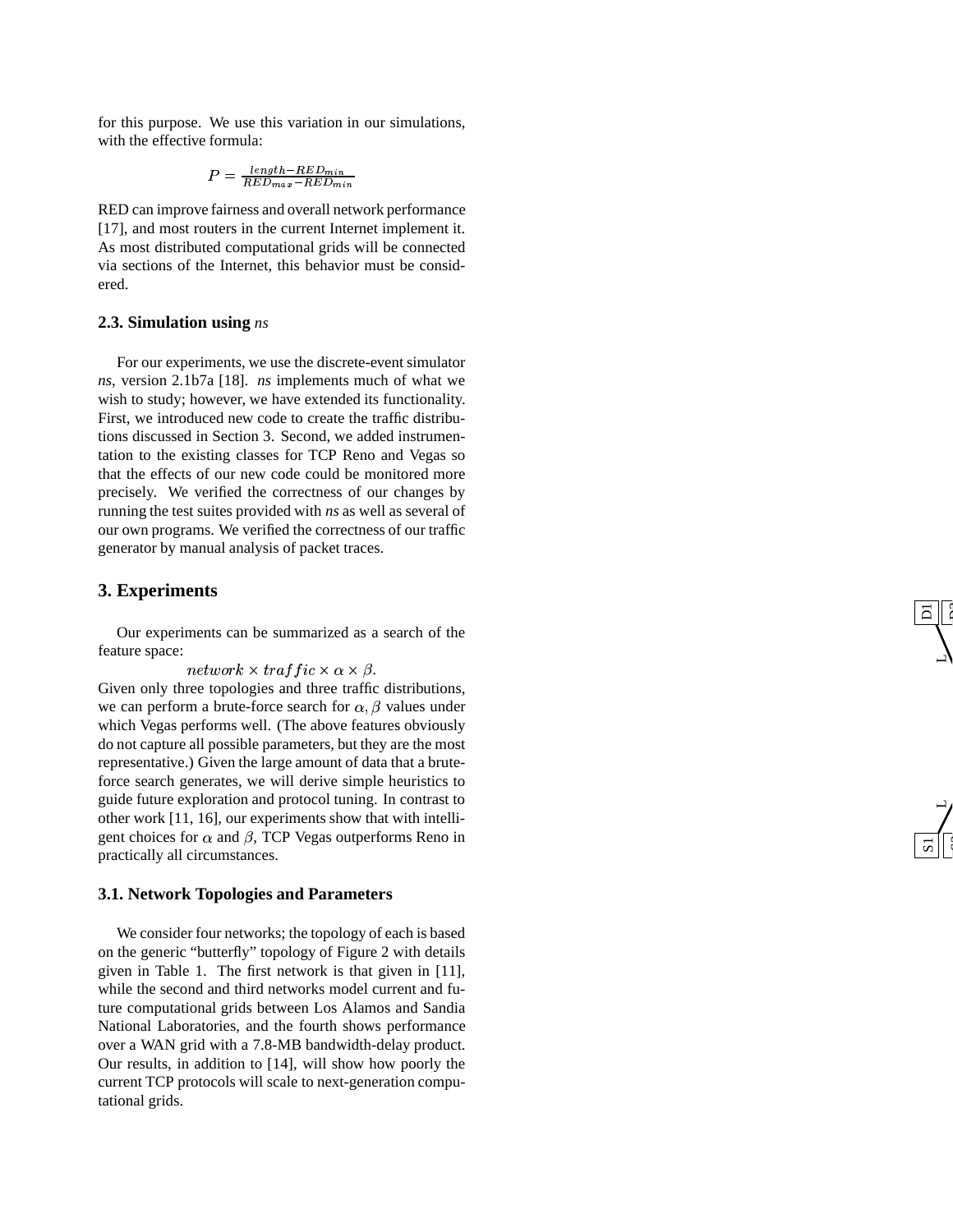| <b>Network</b> |                        |          | 2     | 3     |       |
|----------------|------------------------|----------|-------|-------|-------|
|                | Nodes $(N)$            | 2        | 50    | 100   | 100   |
| Links          | Bandwidth              | 10       | 100   | 1000  | 1000  |
|                | Delay                  |          |       |       | 15    |
| Link           | Bandwidth              | 1.55     | 155   | 622   | 622   |
| BL.            | Delay                  |          | 1.5   | 1.5   | 20    |
| Routers        | <b>Buffer</b>          | $4 - 50$ | 33554 | 44739 | 44739 |
| R1.            | $\overline{R}ED_{min}$ | $3-10$   | 6711  | 8948  | 8948  |
| R <sub>2</sub> | $\overline{R}ED_{max}$ | $6 - 20$ | 26843 | 35791 | 35791 |

**Table 1. Parameters of Simulated Networks**

Nodes  $(N)$  is the number of source or destination hosts, meaning that the total number of nodes in the simulation is  $2N + 2$  (N source nodes, N destination nodes, and 2 router nodes). Bandwidth is in megabits per second (Mbps or 1,000,000 bps); Delay is in milliseconds(ms); and Buffer sizes and thresholds are in packets (pkts). We simulate standard 1500-Byte ethernet packets. Note that when abbreviated size units are given, we follow the convention that a capital 'B' refers to Bytes, while a lowercase 'b' refers to bits.

### **3.2. Network Traffic**

By default, one traffic flow (a traffic generator and an associated TCP Reno or TCP Vegas transport protocol) runs on each source node  $(S_i)$  and transmits to its respective destination node  $(D_i)$ . When results with 'reverse path' or 'two-way' traffic are given, this means that each destination node  $D_i$  also acts as a source node, sending traffic along the reverse path to source node  $S_i$ . Two-way traffic doubles the total number of flows and introduces two behaviors: ack loss and compression. When reverse path traffic is introduced, ack packets must compete for bandwidth and queue space. This means that some ack packets may be dropped as queues become full (loss), and their inter-packet timing may be altered as they are queued and later released in a burst (compression). In some situations, these behaviors can significantly affect results [19], and we present them when this is the case.

For our experiments, there are always equal numbers of Reno and Vegas flows; so with one-way traffic we have  $\frac{N}{2}$ of each type, with two-way traffic we have  $N$  of each type.

Traffic libraries(such as tcplib [20]) are available to drive simulations, but they are fundamentally flawed. Such traces were made using the tcpdump tool available on Unix platforms, meaning that they were captured *after* having passed through TCP. Passing these packet traces back through TCP again is meaningless. Furthermore, the available traces are several years old and are not representative of current traffic. None capture traffic in a computational grid. For all these reasons, we have created our own generators.

As a first approximation, network traffic is typically

modeled as an infinite file transfer. The next approximation adds variation over packet transmission times, explicitly with an exponential on/off traffic source or implicitly by setting up background traffic [9]. The most realistic traffic models contain variations in inter-flow times, flow lengths, and packet sizes. We use all the above features of real traffic except for variation in the packet size, which *ns* does not adequately support. Prior research has used only the first overly simplistic traffic type or has neglected to consider bidirectional traffic, which can seriously affect results [19]. We refer to [21] for further background on our traffic models, which are summarized in Tables 2 and 3.

| Traffi c          | Flow          | Flow     | Packet        |
|-------------------|---------------|----------|---------------|
| Type              | Arrival       | Length   | Spacing       |
| Infi nite File    | all at time 0 | $\infty$ | constant      |
| Interactive       | Poisson       | Pareto   | Pareto on/off |
| No Packet Spacing | Poisson       | Pareto   | n/a           |

**Table 2. Summary of traffic models**

For infinite file traffic, requests to transfer a packet are made every  $link\_speed/packet\_size$  seconds for the duration of the simulation. We also refer to this traffic as "constant bit rate" or "CBR". Applications transferring large data sets generate this type of traffic.

Interactive traffic uses a Pareto on/off distribution for packet spacing; an exponential on/off distribution was also tested but produced no significant differences. We also refer to this model as "Pareto". Applications for data set visualization generate this type of traffic.

Cluster and grid communication patterns depend heavily on the algorithms being executed [22]. Our model assumes that traffic between nodesis frequent and mostly small, with less frequent larger transmissions. This is similar to the Interactive model except that packet spacing is ignored; all packets for a given flow (data at an upper level, such as an MPI message) are presented to TCP at the same time and should be transmitted as soon as possible. We refer to this model as the No Packet Spacing (NPS) model, as it is the same as Pareto traffic with that exception. Scientific applications which pass messages between nodes and perform checkpoint operations generate this type of traffic.

The values in Table 3 are representative of traffic on the networks in Table 1. Different networks use different values:  $\dagger$  represents the values for network 1 at the lower end of the range and the remaining networks at the higher end while the lower values marked with  $\ddagger$  represent network 2, the higher values for 3 and 4. (Note that direct numerical comparisons of bandwidth acquired between traffic types is invalid, as each model attempts to send different amounts of data.)

At time zero, the start of Pareto and NPS flows is delayed by the inter-flow time on average (as though flows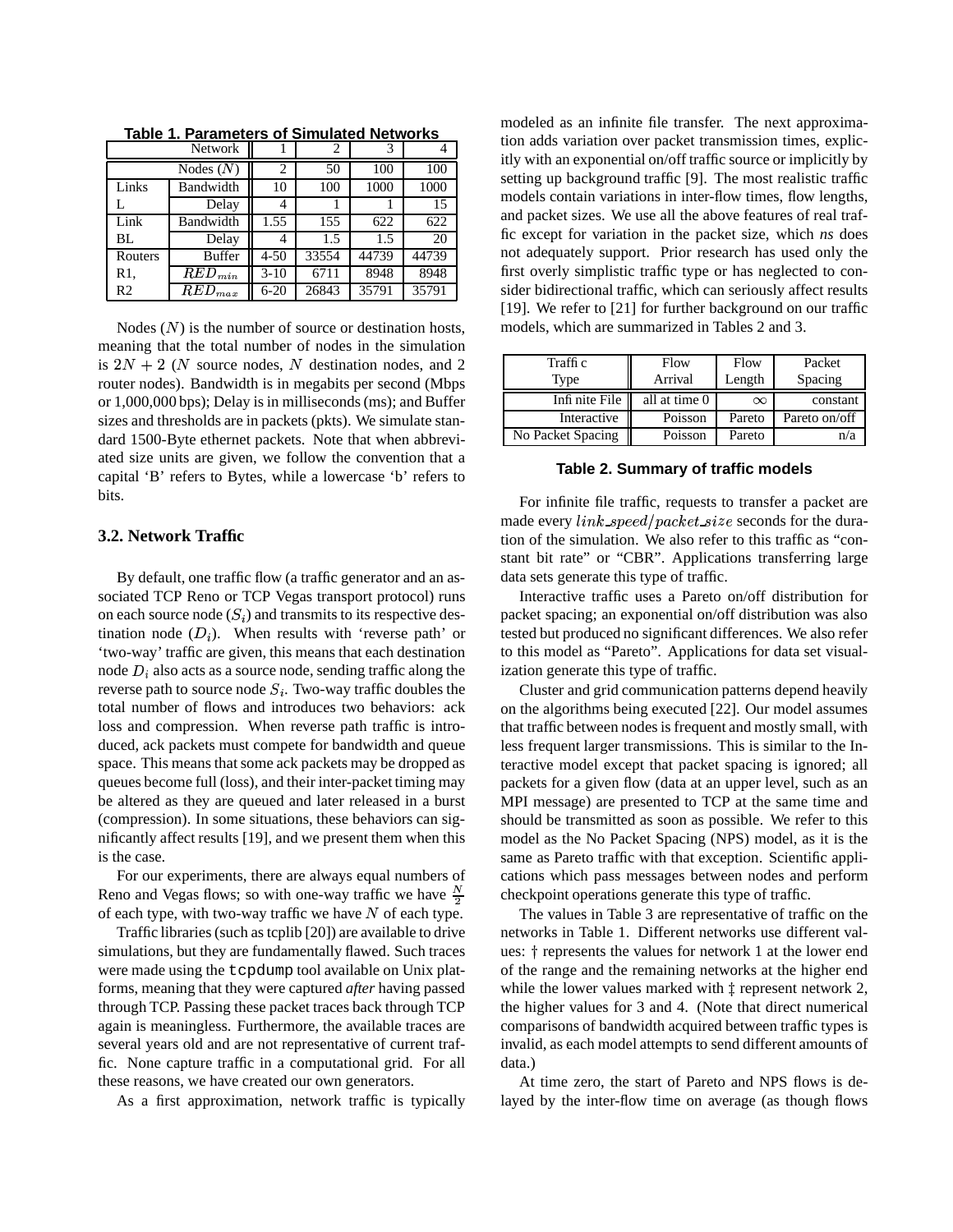| Traffic Type         | Parameter                                | Values                         |
|----------------------|------------------------------------------|--------------------------------|
| <b>Infinite File</b> | Rate                                     | $10-100 \text{ Mb}^{\dagger}$  |
| Pareto&NPS           | $\overline{\text{Mean}}$ inter-flow time | $0.5$ s                        |
| Pareto&NPS           | Mean flow length                         | $10-100 \text{ MB}^{\ddagger}$ |
| Pareto&NPS           | Flow length shape                        | 1.5                            |
| Pareto&NPS           | ON rate                                  | $100$ Mb-1 Gb <sup>+</sup>     |
| Pareto               | Mean ON time                             | $30 \text{ ms}$                |
| Pareto               | Mean OFF time                            | $70 \text{ ms}$                |
| Pareto               | ON/OFF shape                             | 1.5                            |

**Table 3. Traffic parameters for distributions**

had just terminated on all nodes). Thus, it takes a few seconds in simulation time to achieve a network state as would be found in a live network. Simulations were run for 200 seconds to minimize this factor and to ensure that the differences we report between flows are not due to transient conditions (simulations for longer periods reveal no significant differences from the following results).

# **4. Results and Analysis**

We now present our results, focusing on the total amount of reliably transmitted data (as measured by the number of ACK packets) and the amount of data lost (as measured by the number of retransmitted packets). From these metrics, we can then calculate link utilization, goodput, or fairness.

In the following figures, each pair of bars represents the aggregate bandwidth or loss results from a single simulation; that of all TCP Reno flows (white) and all TCP Vegas flows (black) as they competed against each other with the given parameters.

# **4.1. Network 1 with Varied Queue Sizes**

First, we look at a simple head-to-head competition of one Reno flow versus one Vegas flow, varying the queue size for our bottleneck link. We use CBR traffic for comparison with the work done in [11].

We are only interested in queue sizes indirectly; Reno aggressively probes the network and uses any available buffer space while Vegas only buffers between  $\alpha$  and  $\beta$ packets on average. Varied queue sizes exhibit the effects this difference has on the protocols' performance. By tying  $\alpha$  and  $\beta$  to the queue sizes, Vegas is forced to set its congestion window to a value comparable to that of Reno, so Reno has no unfair advantage. For a network with only Vegas flows, router buffer space would be less relevant [6].

To guide our choice of  $\alpha$  and  $\beta$ , we initially developed the following heuristic. Assume that Reno uses 75% of the bandwidth on average while Vegas uses 100% (Figure 1) and that the bandwidth acquired corresponds directly to the buffer size utilized. Then, to achieve long-term fairness between Reno and Vegas, the following constraints should be met:  $0.75 \times B_R = \frac{1}{2} \Rightarrow B_R = \frac{2}{2}$ 

and

$$
H = \frac{1}{2} \rightarrow H = \frac{3}{2}
$$

 $1.0 \times B_V = \frac{1}{2}$   $\Rightarrow$  $\frac{1}{2}$   $\Rightarrow$   $B_V = \frac{1}{3}$ .

where  $B_R$  and  $B_V$  represent the fraction of buffer size for each Reno and Vegas flow, respectively. Note how Reno requires *twice* as much buffering for the same performance. These figures are only valid for this simple case; for more complex cases, 'overlapping' of the sawtooth pattern more effectively utilizes bandwidth, and we will want Reno and Vegas to use approximately the same amount of buffer space.

Of  $B_R$  and  $B_V$ , we can only control  $B_V$  indirectly and cannot control  $B_R$  at all. We assume that Reno will use any queue space that Vegas does not and consider  $\alpha$  and  $\beta$  to be the minimum and maximum number of packets Vegas tries to keep enqueued. This analysis leads us to the following possible heuristic.

set 
$$
\alpha = \lfloor \frac{Queue\ Size}{3} - 1 \rfloor
$$
 and set  $\beta = \lfloor \frac{Queue\ Size}{3} \rfloor$ 



**Figure 3. Network 1, variation of queue sizes**

The results for this choice are presented in Figure 3. Note that full bottleneck link utilization with one-way traffic would be to send 25,833 1500-Byte ethernet segments over the 1.55-Mbps link during our 200 second simulation. For two-way traffic, full utilization is 25,162 packets given the the 40-Byte ACK packets on the reverse path.

For simple one-way flows, our linear heuristic based on queue size is too timid for queue sizes 10 or below (Reno beats Vegas). For queue sizes between 10 and 20, Reno and Vegas compete well, and for larger queue sizes, Vegas does much better than Reno. Link utilization is above 99% in all cases.

Adding reverse-path traffic slightly decreases the amount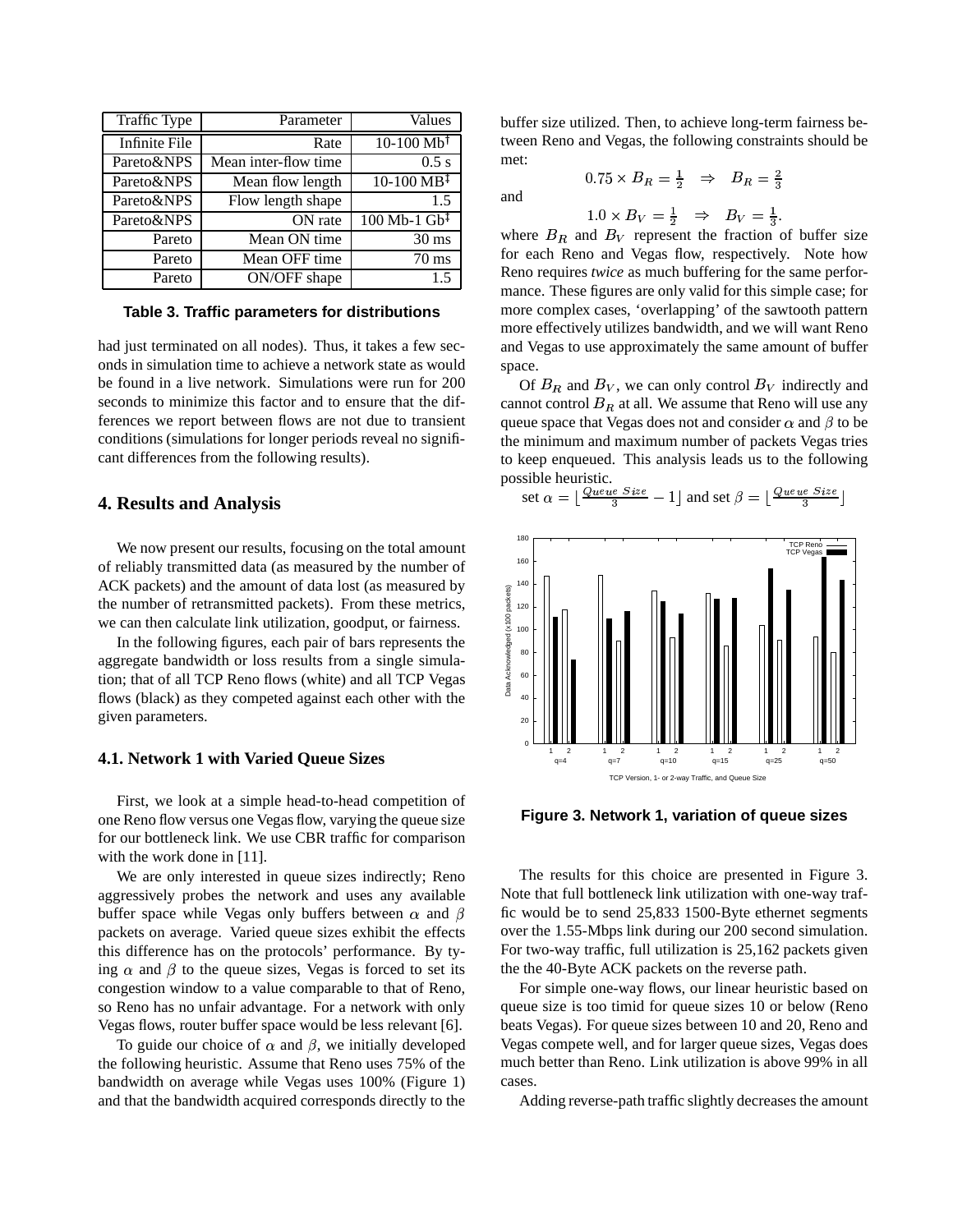of bandwidth each flow acquires (due to the higher overall traffic on the network) and changes the pattern in favor of Vegas. These changes are due to the slight increase in drop rates at the routers (due to 40-Byte ACK packets competing with 1500-Byte reverse-path data packets); as Reno has twice as many packets buffered as Vegas does, Reno is much more likely to lose one of their packets than Vegas. Link utilization varies from 78% to 90%.

The difference between our experimental results and those predicted by our formula (equal performance by Reno and Vegas) is due to several factors. First, we are working in a 200-second simulation with real values for various parameters rather than an infinitely long simulation with infinite bandwidth (where the delimiting factor is *only* queue size). Furthermore, we want the 'apparent' or 'effective' size (the size below which is it unlikely for a packet to be dropped) rather than the absolute fair queue size. This apparent size is time-dependent, given the fluctuations caused by Reno's additive-increase, multiplicative-decrease behavior. Note that by slightly changing our heuristic, increasing  $\alpha$  and  $\beta$  for queue sizes below 20, Vegas will beat Reno for all queue sizes.

# **4.2. Network 1 with Varied RED Thresholds**

For this set of experiments, we fix the queue size at 25 packets and vary the RED minimum  $(RED_{min})$  and maximum ( $RED_{max}$ ) thresholds. We use a single Reno and a single Vegas flow, each with CBR traffic, as done in [11].

In [11], the performance of Vegas was shown to drop as RED thresholds were increased. This is due to the fact that the apparent queue size is increasing — Reno will automatically probe the network and exploit this space, but Vegas will not as it is constrained by the default  $\alpha = 1$  and  $\beta = 3$ values. Consequently, the experiments in [11] are inadvertently "rigged" to favor Reno over Vegas.

To account for the above factors, we view  $RED_{min}$  and  $RED_{max}$  as the apparent queue size and continue as in the prior experiment but with

 $\alpha = RED_{min} - 2$  and  $\beta = RED_{max} - 2$ . to produce the following results.



**Figure 4. Network 1, variation of RED thresholds**

Note how similar Figures 3 and 4 are. In fact, the only significant difference occurs in the second set of bars of each figure, i.e.,  $q = 7$  and  $Min = 4, Max = 8$ , respectively; for 1-way traffic, Vegas performs better than Reno does with RED, due simply to the randomness induced by RED.

The heuristic here was selected to produce results similar to the prior section. A more obvious formula,

$$
\alpha = RED_{min}
$$
 and  $\beta = RED_{max}$ ,

allows Vegas to outperform Reno in all cases. Unfortunately, loss rates also increase and link utilization decreases, which is undesirable.

If we examine Figures 3 and 4 carefully, we see that if the goal is even competition between Reno and Vegas, our heuristic results in values too small for small queue sizes and too large for large queue sizes. In fact, these values are off by an amount proportional to the queue size! This leads us to the obvious conclusion that the heuristic we desire is not fixing  $\alpha = RED_{min} + C_a$  and  $\beta = RED_{max} + C_b$ , with  $C_a, C_b$  constant as we have done here; instead we desire proportionality to queue size or effective queue size (based on the RED thresholds):  $\alpha = C_a \times RED_{min}$  and  $\beta = C_b \times RED_{max}$ 

#### **4.3. Network 2**

Now we consider our true interest — real-world networks such as the current computational grid (see Table 1) between Los Alamos and Sandia National Laboratories. Figure 4.3 presents the results for two-way traffic on this network. Full utilization is  $258 \times 10^4$  packets. (See Table 1;  $155Mbps \times \frac{1,000,000b}{1Mb} \times 200s \times \frac{1B}{8b} \times \frac{1pk}{1500B}$ .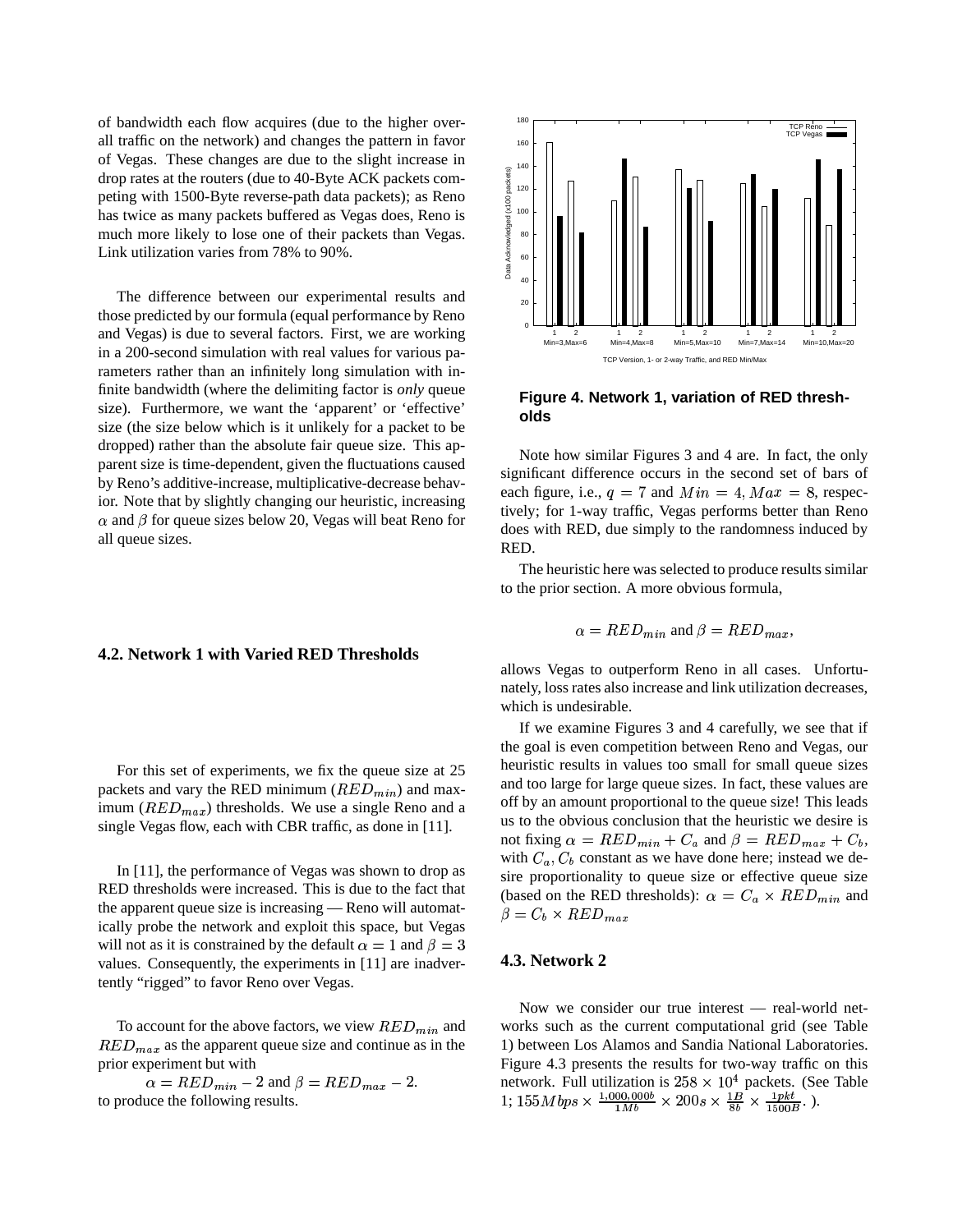

**Figure 5. Results for network 2**

Here we see that the default  $\alpha$  and  $\beta$  of 1 and 3 are clearly inadequate; but by increasing them to 100 and 105, the performance under CBR and NPS traffic for Vegas is better than that of Reno. These values are arbitrary; any sufficiently large values will work.

For insight into the selection of  $\alpha$  and  $\beta$  values, recall that  $\alpha$  and  $\beta$  are tuned here primarily to keep Reno from acquiring an unfair share of bandwidth (see subsection 4.1). The actual number of packets a fair flow can have unacknowledged is just the  $bandwidth \times delay$  product of the network divided by the number of flows. In this case, that is:

$$
\frac{(155Mbps \times \frac{1,000,000b}{1Mb}) \times (7ms \times \frac{1s}{1000ms}) \times \frac{1B}{8b} \times \frac{1pkt}{1500B}}{50 \text{ flows}}
$$

which is only about two packets. Thus, without TCP Reno, the default  $\alpha = 1, \beta = 3$  would suffice; with TCP Reno competition, we must modify these values.

One heuristic for this network is to calculate  $\frac{RED_{min}}{N}$ where  $N$  is the number of flows. This gives the effective fair queueing space per flow; which is about 134 packets here  $(\frac{6711}{50})$ . The values for  $\alpha$  and  $\beta$  may be then be set slightly smaller than this value to achieve comparable per-

formance to Reno. (The difference is due to the superior properties of the Vegas algorithm; using  $\frac{RED_{min}}{N}$  often results in unfairly poor performance for Reno flows and is generally a bad idea).

However, Reno does outperform Vegas for Pareto traffic, regardless of  $\alpha$  and  $\beta$ . Tests for values up to 1000 reveal that the problem is not due to an improper choice of these parameters, but is instead fundamental to current implementations of TCP Reno and Vegas and the heavy-tailed distribution. The problem is two-fold.

First, Reno is more aggressive during slow start, and in this case, benefits. Reno doubles its congestion window every RTT whereas Vegas doubles it every other RTT. Vegas does this in order to detect what effects its change has on the network before rampantly sending more data. Two solutions to this problem are immediately apparent: (1) If most flows use Vegas (and hence, the same slow-start algorithm), they would compete fairly with each other. (2) The use of ECN [23] or similar ideas to glean information from the network can allow Vegas to double its window at the same rate as Reno without adverse affects.

A second problem is that these parameters along with running Pareto traffic through TCP Reno creates unpredictable fluctuations in queue length; thus interfering with the RTT estimates used by Vegas. Vegas then uses these inaccurate estimates to control its sending rate, to its detriment. This problem is due to the bursty nature of aggregated TCP Reno flows [13] and would disappear if all flows were TCP Vegas.

Figure 4.3 also shows that the loss rates for TCP Reno are 20 to 70 times higher than those of TCP Vegas in this simulation. This is obviously bad for the network, and it can also drastically affect the performance of a grid application using TCP for data transport. When a loss occurs, it must be detected (via observation of the acknowledgements coming from the receiver) at the sender side, and the packet must be retransmitted. Thus, any lost packet arrives at the destination delayed at least one full RTT. If that packet contained critical data, the upper-level grid application may block the entire time. Therefore, loss patterns are often more important than total deliverable bandwidth. So, Vegas may provide better performance to a grid application, even providing lower total bandwidth, due to the lower loss rates.

# **4.4. Network 3**

This network represents the future computational grid between Los Alamos and Sandia National Laboratories. The results are presented in Figure 6, again for bidirectional traffic.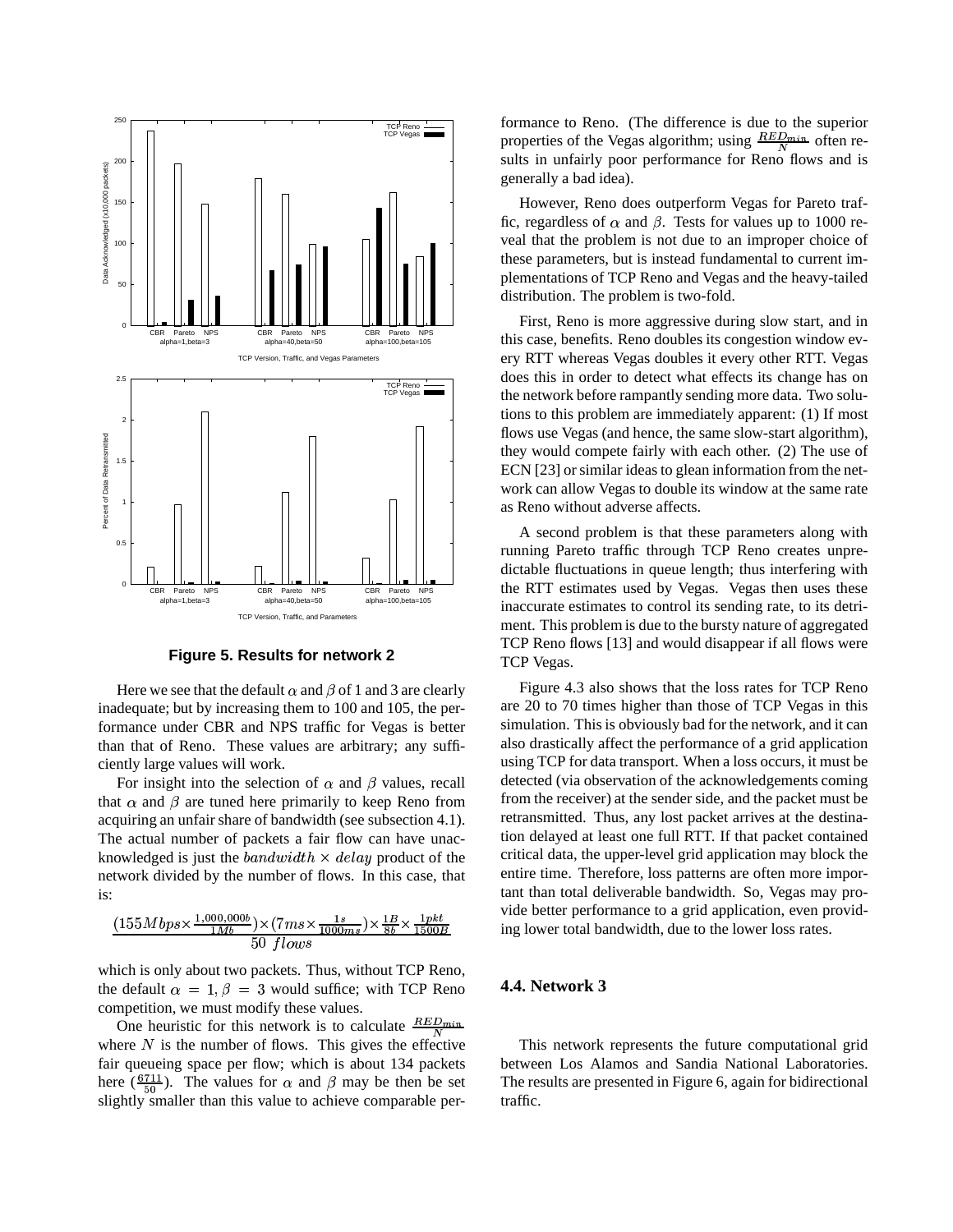

**Figure 6. Results for network 3**

The figure with "Data Acknowledged" on the dependent axis presents two new features. First,  $\alpha$  and  $\beta$  must occasionally be set quite high for Vegas to outperform Reno. Second, simply increasing  $\alpha$  and  $\beta$  is sometimes insufficient to increase performance; for NPS traffic, Vegas performs better with  $\alpha$ ,  $\beta$  set at 75 and 80 than it does with  $\alpha$ ,  $\beta$  over-aggressively set at 1000 and 1100.

These values concur with the the heuristic used in the prior section; setting  $\alpha$  and  $\beta$  approximately equal to the effective queue size,  $\frac{RED_{min}}{N}$  would indicate setting  $\alpha, \beta$   $\qquad \frac{1}{8}$ to be slightly less than  $\frac{\frac{8948}{100}}{100} \approx 89$  for fair competition with Reno. Note that this is exactly what we see, for  $\alpha = 75, \beta = 80$ . Unfortunately, due to the somewhat chaotic feedback behavior of TCP [13], combined with a random traffic generator, RED, and the high bandwidth of the network, these values may need to be significantly increased to make Vegas competitive. This is the case for TCP with a Pareto traffic generator, most likely due to the heavy-tailed nature of the distribution and the effects listed in the prior subsection.

Recall that we only seek to show that Vegas is competitive with Reno for *some* administratively set choice of parameters  $\alpha$  and  $\beta$ . Once most TCP flows are TCP Vegas,

choosing parameters will be less of an issue [6, 9]. This is also why we we present results at different values of these parameters for each network.

As in the previous section, even when Vegas and Reno achieve similar bandwidth, Vegas may give better overall performance due to the extreme loss rates that Reno suffers. These losses are due to Reno's over-aggressive nature, in particular its use of slow-start restart. Using slow start on a chaotically congested network (also caused by TCP Reno [13]) can lead to the loss of up to a full bandwidth-delay product's worth of packets. On this network, that is  $7ms \times$  $1Gbps = 855KB$  worth of data. TCP Vegas avoids most of these losses with a less aggressive slow start.

#### **4.5. Network 4**

We now consider the same computational grid as in the prior section but with increased delay (in order to simulate a more widely distributed grid).



**Figure 7. Results for network 4, high delay**

All flows have problems with a large RTT. Although mostly incomparable due to the selection of different  $\alpha$  and  $\beta$  parameters, the performance differences between figures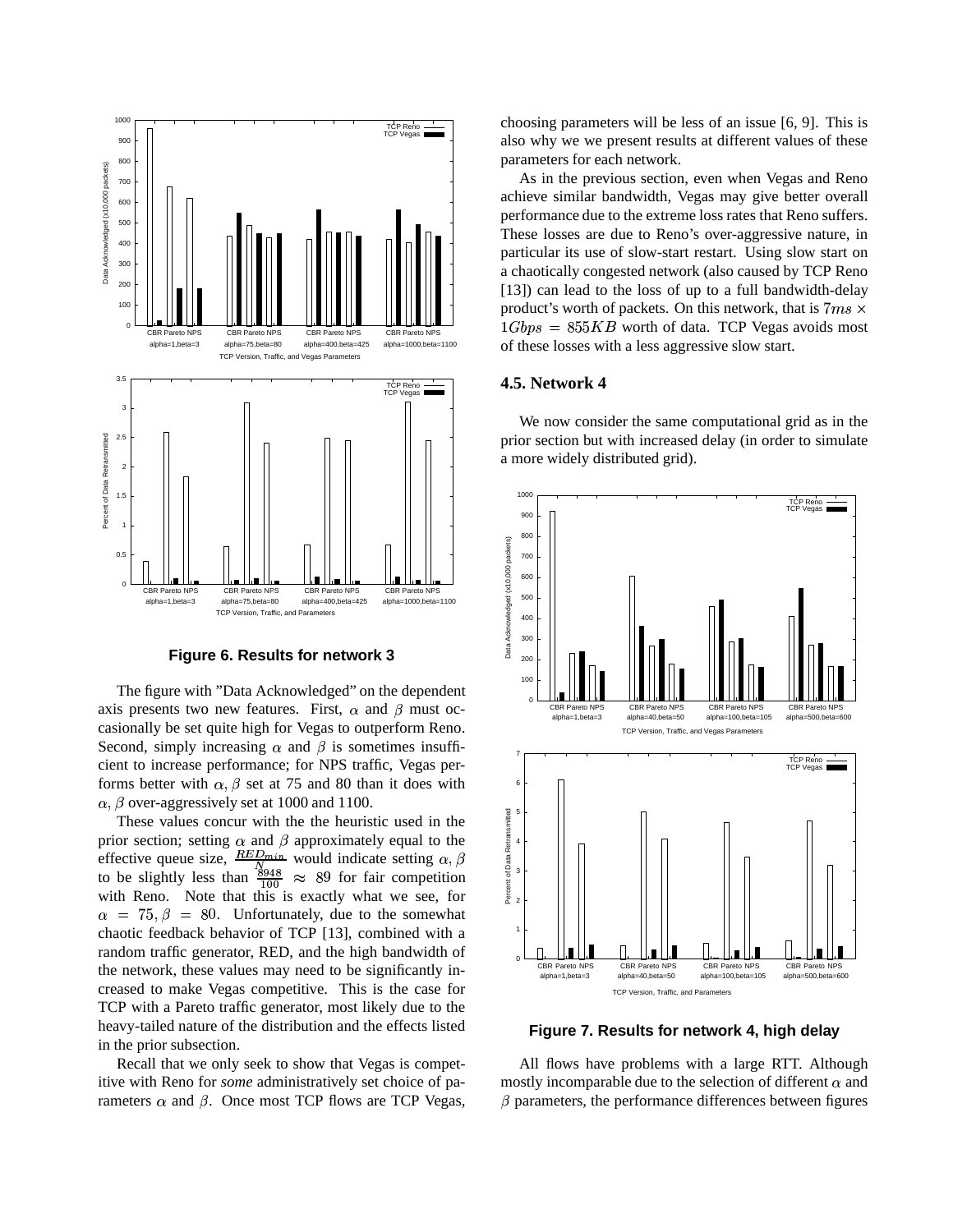6 and 7 are still apparent. Careful study of these graphs reveals several things.

For stable CBR traffic, the RTT is unimportant as TCP does not have to respond to dramatic changes in network state. The acknowledgement values are only slightly lower than in the prior simulation, primarily due to the higher amount of time required for the congestion window to grow to appropriate values.

For Pareto and NPS traffic, we find poorer performance. As in the prior section, TCP Reno and Vegas perform similarly for values of  $\alpha$  and  $\beta$  above 50. This is also due to the high delay in the network; the performance of TCP here is dominated by the flow-control behavior of acknowledgement-based self-clocking and similar features which are the same for all TCP algorithms. Performance differences between Pareto and NPS traffic are obviously due to the packet spacing. When an NPS flow begins transmission, it may flood the network and lose many packets. The distribution of packet arrival times in a Pareto flow makes this less likely.

Other than the increased delay, this network is the same as the prior network; meaning that the effective fair queue size and choice of  $\alpha$  and  $\beta$  parameters via our simple heuristic remains the same. Indeed, the crossover point for Reno outperforming Vegas to Vegas outperforming Reno is for  $\alpha$ and  $\beta$  near 89 packets.

We do not present results for that point, because only slightly larger values are required to make Vegas competitive with Reno. This is due to the increased delay in the network; here the  $bandwidth \times delay$  product is:

$$
(622Mbps \times \frac{1,000,000b}{1Mb}) \times (100ms \times \frac{1s}{1000ms})
$$
\nwhich, converted to packets (via  $\frac{1B}{8b} \times \frac{1pkt}{1500B}$ ) gives a fairly large value:

$$
5183
$$
 packets  $\approx 52 \frac{packets}{flow}$ 

In all prior simulations, the value of  $bandwidth \times$  mand  $delay/number\ of\ flows\ was\ below\ 4\ packets, meaning$ that the only reason to increase the defaults of  $\alpha = 1$  and  $\beta = 3$  was to keep Reno from unfairly using bandwidth. With this network, Vegas must also try to keep more packets queued in routers to effectively cope with the increased delay in feedback information. Thus, for this network,  $\alpha$ and  $\beta$  must first be increased to cope with the high delay, and then again to keep Reno from unfairly using bandwidth. This leads to the values given above.

The link utilization in network 4 is significantly worse than in network 3. Here the values are only 92% for CBR traffic, 55% for Pareto traffic, and 32% for NPR traffic. The latter numbers are unacceptably bad. Using all Vegas flows would help solve this problem. Loss rates approximately double due to the increased time it takes for a flow to respond to changes in the network state; with TCP Reno losing from 3-6% of its data precisely in those cases where latency most matters (Pareto/NPS distributions).

# **5. Related Work**

We made a few simplifying assumptions, with one in particular that should be removed in future work: we have only tested traffic of a given type against traffic of that same type. Real networks have multiple types of traffic in competition, and we would like to test this — first by studying the relative proportion of various types on our network and then by using that data in our simulations.

Other extensions of this work include developing a more mathematical model of our systems to find provably optimal values for  $\alpha$  and  $\beta$ , using uncontaminated traffic traces to drive simulations, or using implementations of Reno and Vegas to emulate these networks. We are also looking at ways to use ECN or other mechanisms to set  $\alpha$  and  $\beta$  rather than basing these values on information (the number of flows in the network or the effective fair queue space) that is difficult to infer.

# **6. Conclusion**

Prior research has used carefully crafted examples to study the performance of Reno or Vegas. In this paper, we have generalized those examples and made them more realistic. We are confident that Vegas can and will effectively compete with Reno in nearly all situations.

In particular, we showed how inappropriate the default values of  $\alpha = 1$  and  $\beta = 3$  are, explained their relationship to variations in network and traffic parameters, and then discussed how to use the effective queue size to set these parameters to improve performance. We have also shown how switching from Reno to Vegas will improve overall performance. Given that TCP is ubiquitous in today's networks, these results lead us to believe that many would benefit from more widespread adoption of TCP Vegas.

## **References**

- [1] W. E. Johnston, D. Gannon, and B. Nitzberg, "Grids as Production Computing Environments: The Engineering Aspects of NASA's Information Power Grid," *Proceedings of 8th IEEE International Symposium on High-Performance Distributed Computing*, August 1999.
- [2] ANL, CalTech, LBL, SLAC, JF, U. Wisconsin, BNL, FNL, and SDSC, "The Particle Physics Data Grid." http://www.cacr.caltech.edu/ppdg/.